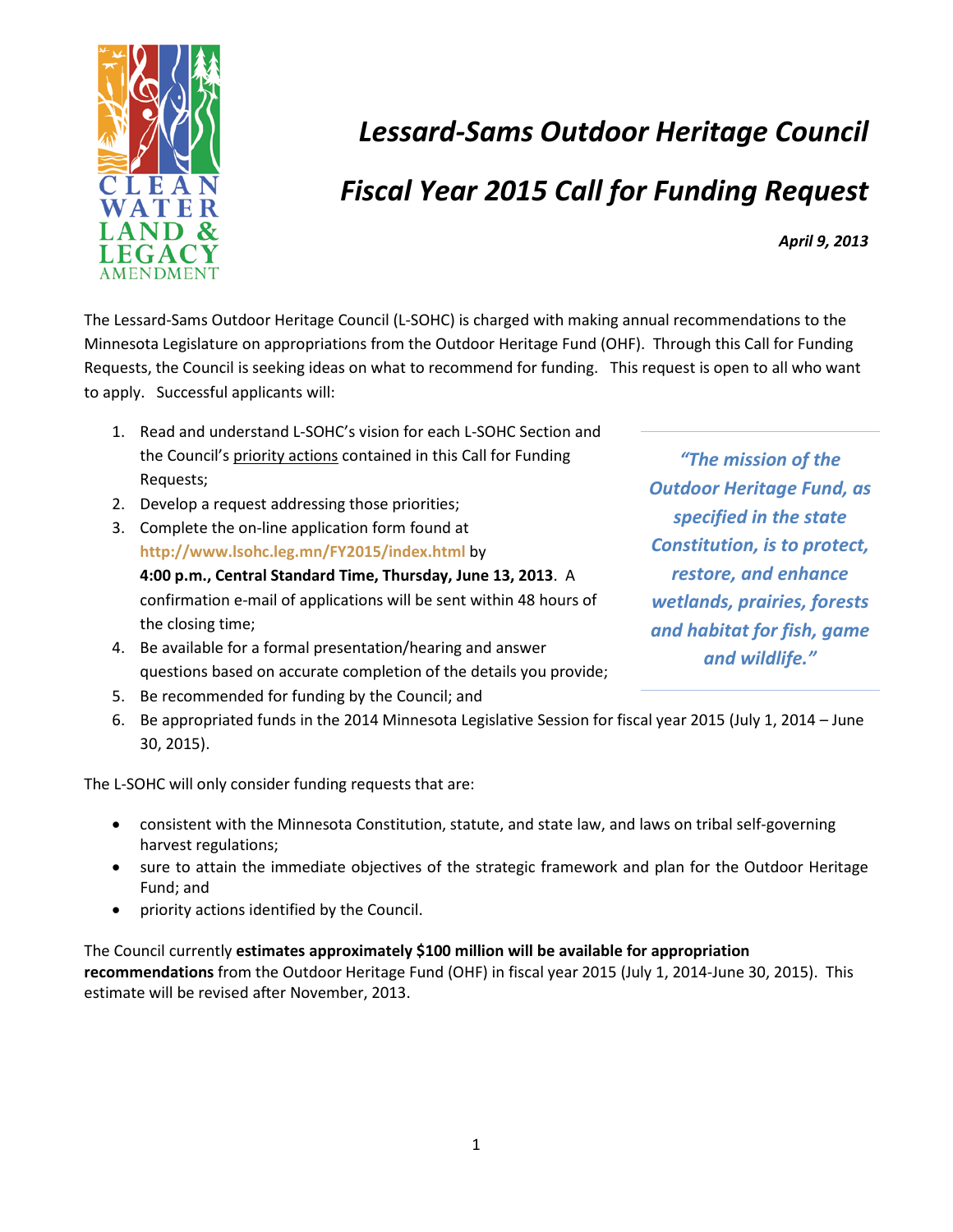## **Areas of Emphasis for Fiscal Year 2015 (M.L. 2014)**

**Programs Protecting Habitat Threatened by Silica Sand Extraction -** requests to protect or restore rare or unique habitats or habitat features as identified by the Minnesota County Biological Survey or as Species of Greatest Conservation Need, such as goat prairies geographically associated with silica sand deposits.

**Programs Protecting, Restoring or Enhancing Fish Habitat Under Unique or Special Threat -** requests conserving threatened fish habitat, especially habitat threatened by aquatic invasive species.

## **Guiding Principles for Outdoor Heritage Fund Recommendation Process**

This request for proposals will:

- 1. Be transparent, understandable, and accessible by the public for input and review;
- 2. Protect and advance the public interest;
- 3. Support programs that are grounded in science and reflect "best practices" for resource management;
- 4. Take into account existing conservation delivery systems;
- 5. Encourage efficient and effective conservation solutions; and
- 6. Primarily benefit must be for fish, game, and wildlife.

#### **Statewide Priority Criteria**

- 1. Are ongoing, successful, transparent and accountable programs addressing actions and targets of one or more of the ecological sections.
- 2. Produce multiple enduring conservation benefits.
- 3. Leverage effort and/or other funds to supplement any OHF appropriation.
- 4. Restore or enhance habitat on permanently protected land.
- 5. Use a science-based strategic planning and evaluation model to guide protection, restoration and enhancement, similar to the United States Fish and Wildlife Service's Strategic Habitat Conservation model.
- 6. Address Minnesota landscapes that have historical value to fish and wildlife, wildlife species of greatest conservation need, Minnesota County Biological Survey data, and rare, threatened and endangered species inventories in land and water decisions, as well as long-term or permanent solutions to aquatic invasive species.
- 7. Provide Minnesotans with greater public access to outdoor environments with hunting, fishing and other outdoor recreation opportunities.
- 8. Ensures activities for "protecting, restoring and enhancing" are coordinated among agencies, non profits and others while doing this important work; provides the most cost-effective use of financial resources; and where possible takes into consideration the value of local outreach, education, and community engagement to sustain project outcomes.
- 9. Attempts to ensure conservation benefits are broadly distributed across the LSOHC sections.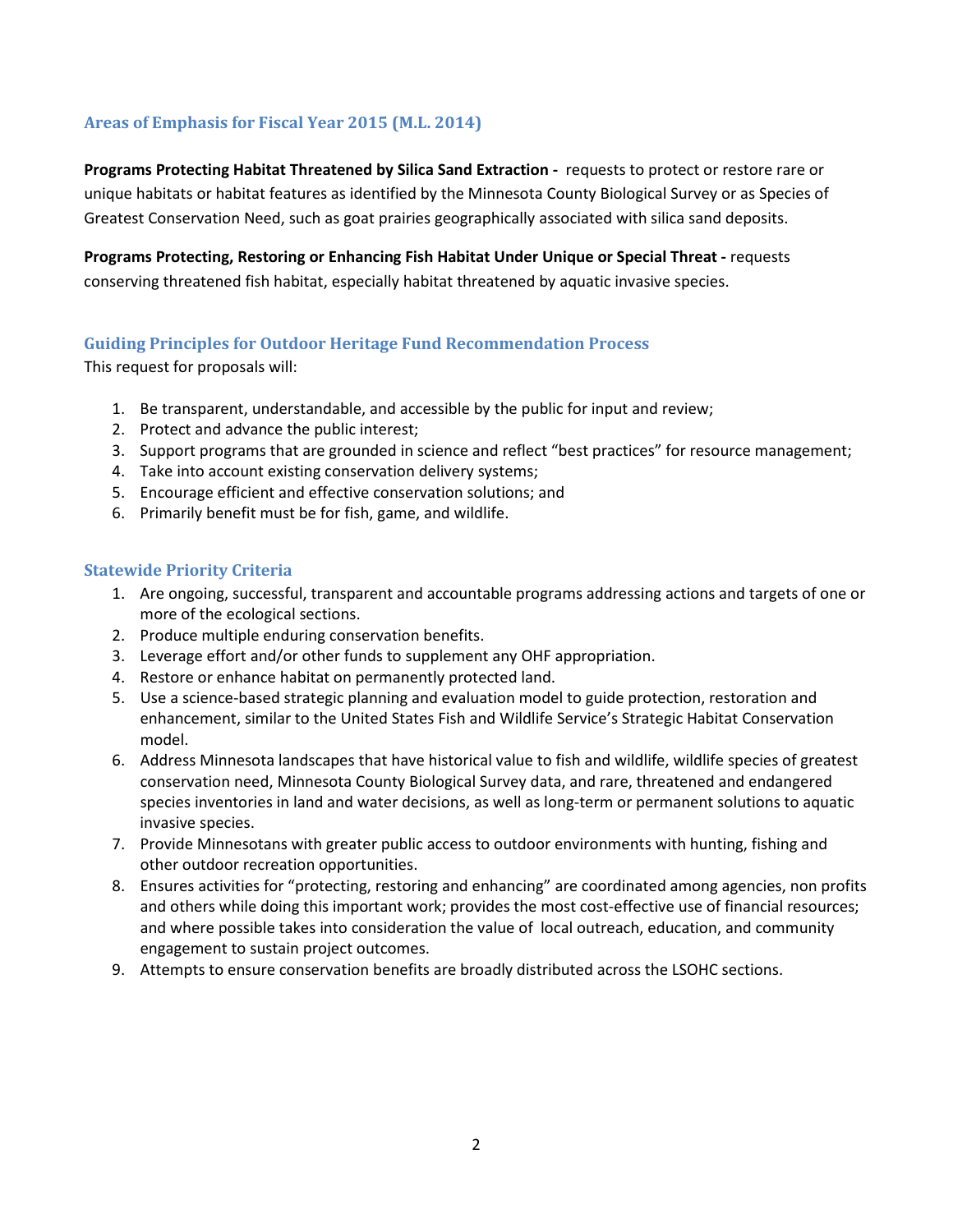#### **Proposal Requirements**

The L-SOHC will only consider funding requests that:

- 1. Are consistent with the uses of the OHF as specified in Article XI of the Minnesota Constitution and Minnesota Statutes and Laws, including restrictions on acquisition of lands in the public domain, as required in Minnesota Statutes.
- 2. Have a process for ensuring transparency and access to information about the project/program in all stages of project/program implementation.
- 3. Demonstrate significant and enduring resource and/or habitat outcomes.
- 4. Clearly identify performance measures, and a plan for measuring, evaluating and publicly reporting these outcomes over time.
- 5. Reflect the best available science regarding resource and/or habitat enhancement, restoration, and protection.
- 6. Are for a minimum of \$400,000.
- 7. Seek funding only to supplement (not replace) customary or usual funding sources.
- 8. Identify funding necessary to fully implement the project/program(s), and have a plan to sustain the resource and/or habitat outcomes specified, including a plan to finance the necessary activities.
- 9. Limit the state's exposure for additional funding for the project.
- 10. Where possible and appropriate, use native plant material.
- 11. Restore or enhance resources only on property under permanent protection of public fee ownership or conservation easement. This includes tribal lands under federal trust arrangements.
- 12. Acquisitions through easement must be permanent.
- 13. Agree to not transfer the public interest in OHF fee and/or easement protected land without written approval.
- 14. Ensure that land acquired in fee with money from the OHF is open to the public taking of fish and game during the open season unless otherwise provided by law.
- 15. Commit to replace OHF protected resources converted to a use other than that intended in the OHF appropriation with land of at least equal market value that is in a reasonably equivalent location and reasonably equivalent useful conservation purpose.
- 16. Commit to erect and maintain signage, as outlined in Minnesota Statutes, crediting the OHF with support for protected, restored, or improved resources.
- 17. Commit to communication standards in Council plan.
- 18. Proposal must show, if applicable, the easement costs as a percentage of fee acquisition costs for each parcel.

## **Minimum Screening Qualifications**

Applicants must:

- 1. Have a record of successful management and implementation of project/program(s) similar in scale, scope, and complexity to the project/program(s) being requested;
- 2. Have demonstrated the ability to identify and establish the financial and managerial controls needed to successfully and fully implement the proposed project/program; and
- 3. Have an up-to-date external financial audit or its equivalent with no serious negative findings.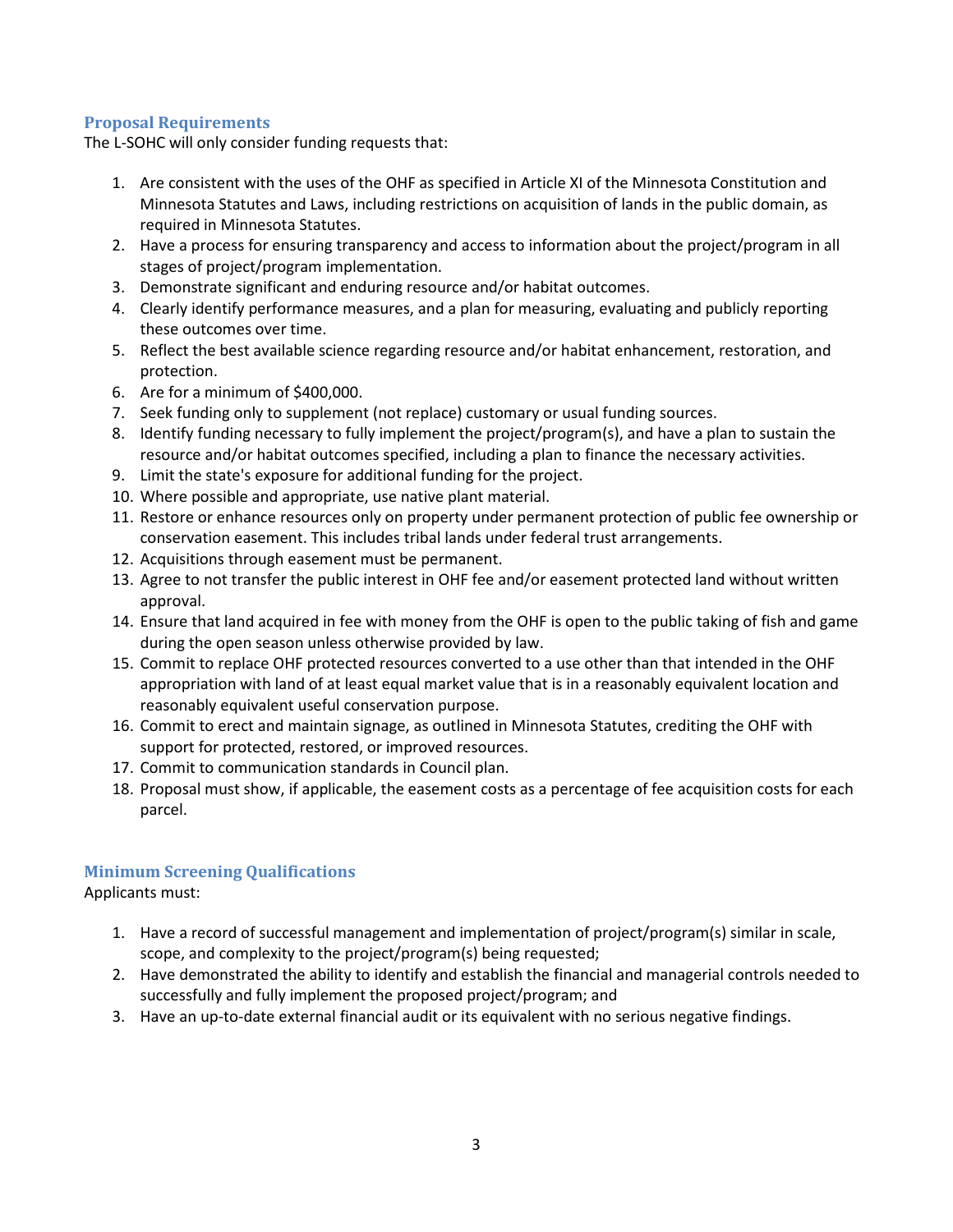# **LSOHC Ecological Sections**

**Minnesota Law specifies, "The council shall use the regions of the state based upon the ecological regions and subregions developed by the Department of Natural Resources and establish objectives for each region and sub-region to achieve the purposes of the fund outlined in the state constitution."** 

**For purposes of developing the framework that will be used to guide expenditures from the OHF over the next 25 years, the Council has identified five Lessard-Sams Outdoor Heritage Council Sections (L-SOHC Sections). These are an aggregation of the state's ten Ecological Sections.** 

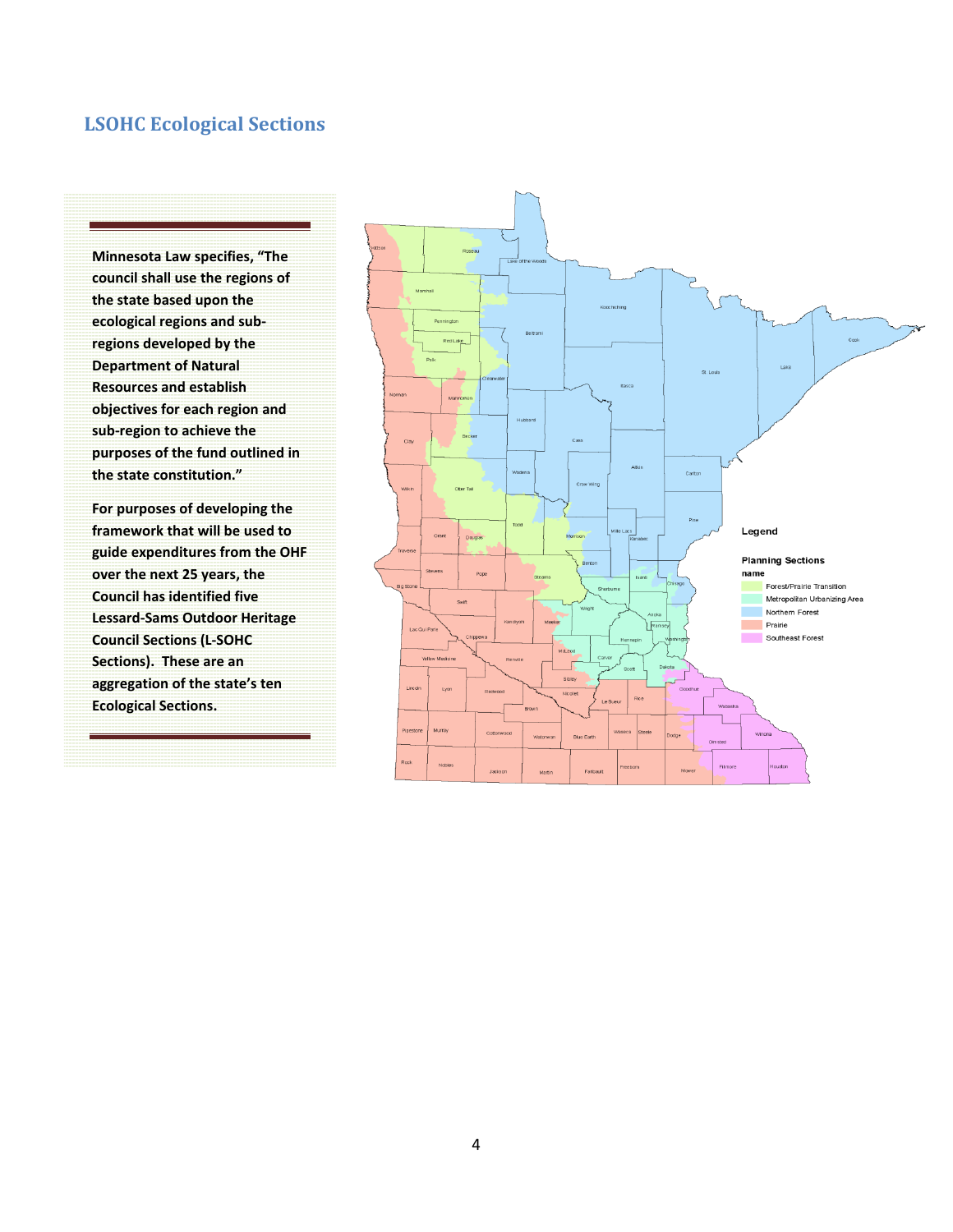# **Ecological Section Vision and Priorities**

# **Northern Forest Section Vision**

The Council's vision for the Northern Forest Section contains clear view of the desired future condition for the section's forest lands, lakes and wetlands, and wildlife habitat.

Forestland should be universally accessible for forest management purposes as well as protected from development and fragmentation. Private in-holdings in public forests and key properties for habitat and stand management, adjacent to existing ownership should be acquired, with an eye toward ensuring no net loss of forestland. Of special concern is the condition of brushlands within the forestlands. These lands, along with early successional forest habitat are crucial for game species and non-game species and need restoration and enhancement work so as to ensure ample availability of this habitat type.

Lakes and wetlands supporting healthy fish populations are fundamental to the future of the Northern Forest Section. Lakes and streams with protected shoreland and restored watersheds will produce quality warm and cold-water aquatic systems. Those resources will provide the aquatic habitat required to support excellent fish populations and other aquatic organisms.

The Northern Forest Section is home to both cherished and unique Minnesota wildlife populations. It is imperative that the wildlife habitat of this Section support those populations. Healthy wild rice wetlands and shallow lakes that provide important habitat for a wide range of game and non-game wildlife which are clearly front and center in the Council's vision. These and other key habitats are envisioned to protect habitat for endangered, threatened and species of special concern and more common.

## **Priority Actions for the Northern Forest Section with Examples of Outcome Measures**

- 1. Protect shoreland and watersheds to restore or enhance critical habitat on wild rice lakes, shallow lakes, cold water lakes, streams and rivers, and spawning areas.
	- Forestlands are protected from development and fragmentation *(acres protected from development and fragmentation; average size protected complex; acres of forestlands with high connectivity to other forestlands protected)*
	- Healthy populations of endangered, threatened, or special concern species, species in greatest conservation need, and more common species – emphasis on unique species *(Population levels of focal forest game species, focal species in greatest conservation need; number and acreage of native plant communities with high biodiversity significance)*
- 2. Provide access to manage habitat on landlocked public properties or protect forest land from parcelization and fragmentation through fee acquisition, conservation or access easement.
	- Greater public access for wildlife and outdoors-related recreation *(# of access points, % population with access within distance)*
	- Landlocked public properties are accessible with increased access for land managers *(# of landlocked properties accessed, % decrease in landlocked properties)*
- 3. Restore and enhance habitat on existing protected properties, with preference to habitat for rare, endangered or threatened species identified by the Minnesota County Biological Survey.
	- Increased availability and improved condition of riparian forests and other habitat corridors *(acres, habitat connectivity)*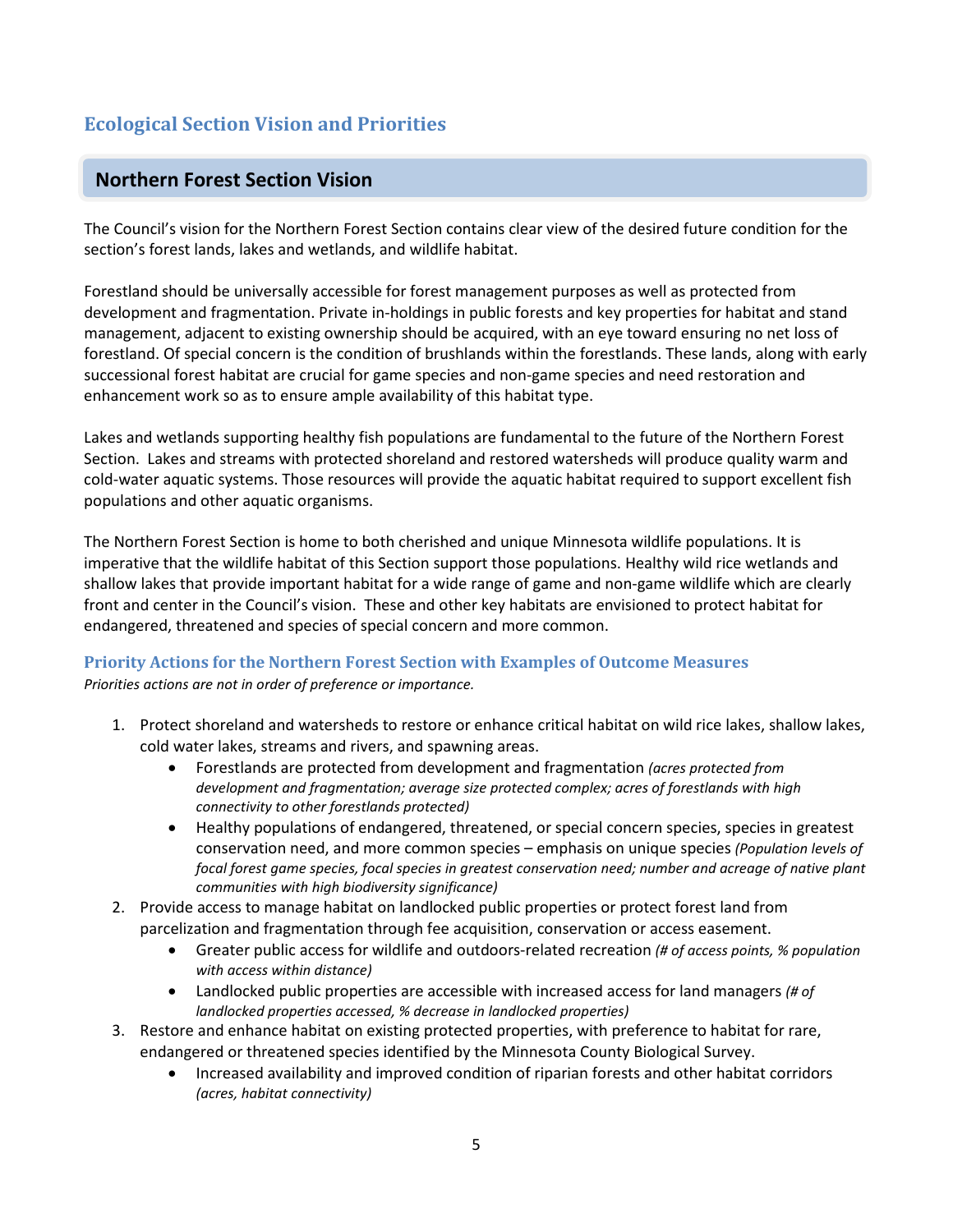- 4. Restore forest-based wildlife habitat that has experienced substantial decline in aerial extent in recent decades.
	- Improved aquatic habitat indicators *(index of biotic integrity and other aquatic habitat indicators)*
	- Increased availability and improved condition of habitats that have experienced substantial decline *(e.g., acres of pine and brushland)*

# **Forest/Prairie Transition Section Vision**

The Council's future for the Forest/Prairie Transition Section envisions diverse and productive remnant tracts of native prairie, forests grasslands, wetlands, lakes and rivers, and their associated fish and wildlife habitat.

The Council sees a future when ample grasses and other vegetation on shorelands and higher in the watershed keeps water on the land This will yield clean lakes and streams, steady lake and stream levels, and improved aquatic vegetation, providing a plentiful supply of habitat for fish, game and wildlife in the Section, especially habitat for waterfowl and upland birds.

These rivers and streams and their surrounding vegetation will provide corridors of habitat including intact areas of forest cover in the eastern reaches of the Section, and large wetland/upland complexes in the more westerly areas. These wetland/upland complexes will consist of native prairies, restored prairies, quality grasslands and restored shallow lakes and wetlands.

#### **Priority Actions for Forest/Prairie Transition Section with Examples of Outcome Measures** *Priorities actions are not in order of preference or importance.*

- 1. Protect, enhance and restore wild rice wetlands, shallow lakes, wetland/grassland complexes, aspen parklands, and shoreland that provide critical habitat for game and non-game wildlife.
	- Protected, restored, and enhanced aspen parklands and riparian areas *(evidence of successful projects, connectivity of protected habitats, connectivity of forest habitats via corridors)*
	- Wetland/upland complexes will consist of native prairies, restored prairies, quality grasslands, and restored shallow lakes and wetlands *(# and type grassland bird conservation areas protected and restored; average size of complex, grassland and wetland acres; ratio grassland/upland; Increased grass cover %; # protected sites connected via corridor)*
- 2. Protect, enhance and restore rare native remnant prairie.
	- Wetland/upland complexes will consist of native prairies, restored prairies, quality grasslands, and restored shallow lakes and wetlands *(# and type grassland bird conservation areas protected and restored; average size of complex, grassland and wetland acres; ratio grassland/upland; Increased grass cover %; # protected sites connected via corridor)*
	- Remnant native prairies are part of large complexes of restored prairies, grasslands, and large and small wetlands *(Acres/percent of priority prairie wetland complexes protected under conservation management; # and type grassland bird conservation areas protected and restored; average size of complex, grassland and wetland acre (minimum of 40% grass and 20% water in prairie core areas); % and # protected sites connected via corridor)*
- 3. Protect, enhance and restore migratory habitat for waterfowl and related species, so as to increase migratory and breeding success.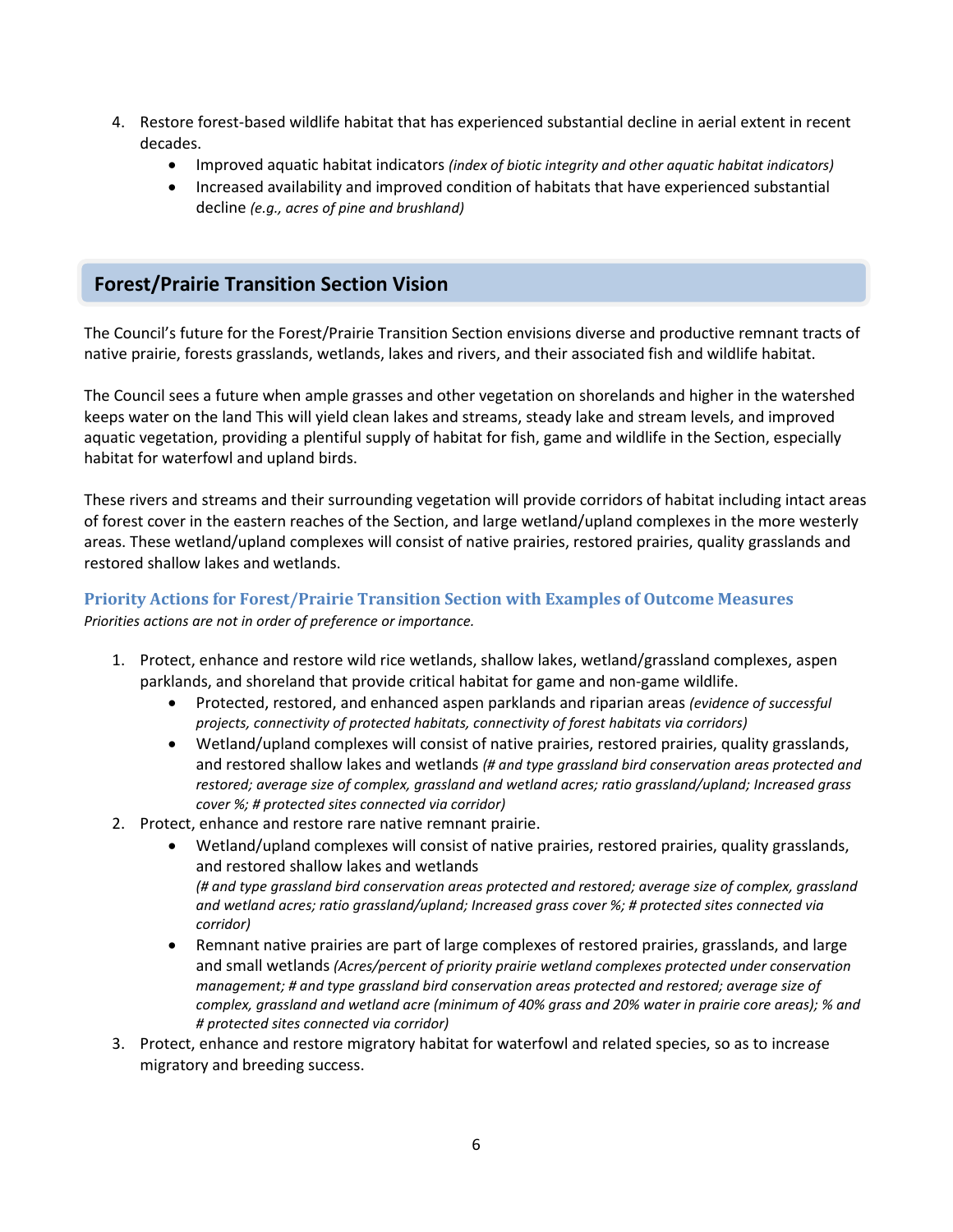- Water is kept on the land *(due to abundant grasses and other vegetation on shorelands and higher in the watershed); (#/miles protected floodplain, saturated, and fen wetlands; # protected high gradient stream reaches*; *evidence of restored natural hydrology*)
- Improved aquatic vegetation*(Evidence of healthy aquatic vegetation, low turbidity)*
- Rivers and streams (and surrounding vegetation) provide corridors of habitat including intact areas of forest cover in the east and large wetland/upland complexes in the west *(Evidence of use in migration, connectivity of protected lands, # and extent of complexes; acres restored riparian vegetation)*
- Increased waterfowl and upland bird migratory and breeding success *(Population levels of focal game species and species in greatest conservation need, # small basins and permanent wetlands, wetlands in high density nesting areas, wetlands with adjacent grassland)*
- Protected, restored, and enhanced habitat for waterfowl, upland birds, and species of greatest conservation need *(evidence of successful projects, connectivity of protected habitats, # MCBS sites)*

# **Metro Urbanizing Vision**

The Council's vision for the Metropolitan Urbanizing Section is the protection through fee and easement acquisition of a network of natural lands in the Section providing wildlife habitat, birding sites, quality fisheries, especially cold-water fisheries and a forest land base that contributes to the habitat picture.

These natural lands in the Metropolitan Urbanizing Section include complexes of restored and perpetually protected wetlands, prairies, and forests, providing habitat benefits and access. These will have core areas spaced proportionally throughout the section with protected highly biologically diverse wetlands and plant communities including native prairies. Where possible, the habitats will connect, making corridors for wildlife and species in greatest need of conservation, and hold wetlands and shallow lakes open to public recreation and hunting. The Section's game lakes will be significant contributors of waterfowl, due to efforts to protect uplands adjacent to game lakes. In the corridors, the streams, rivers and lakes will be protected by vegetative buffers and bank stabilization along riparian areas. Remnant oak savanna will be protected and its health restored, as will forests contributing to quality fisheries. As a result cold-water streams and lakes will provide high quality fisheries within an hour's drive of the majority of the state's population. Where possible, invasive species will have been permanently eradicated.

#### **Priority Action for Metropolitan Urbanizing Area with Example of Outcome Measures**

- 1. Protect, enhance and restore remnant native prairie, Big Woods forests and oak savanna with an emphasis on areas with high biological diversity.
	- Core areas protected with highly biologically diverse wetlands and plant communities including native prairies. *(% of 2010 remaining prairie and oak savanna protected, % protected sites that are MCBS sites, % adequately buffered/connected, average size of core complexes, evidence of successful R/E projects)*
	- A forest land base that contributes to the habitat picture *(High quality forests, including oak savanna and Big Woods complexes are restored/protected, evidence of use by species dependent on these habitats, particularly SGCN, evidence of successful watershed approaches…e.g., reduced erosion)*
- 2. Protect habitat corridors, with emphasis on the Minnesota, Mississippi and St. Croix rivers (bluff to floodplain.)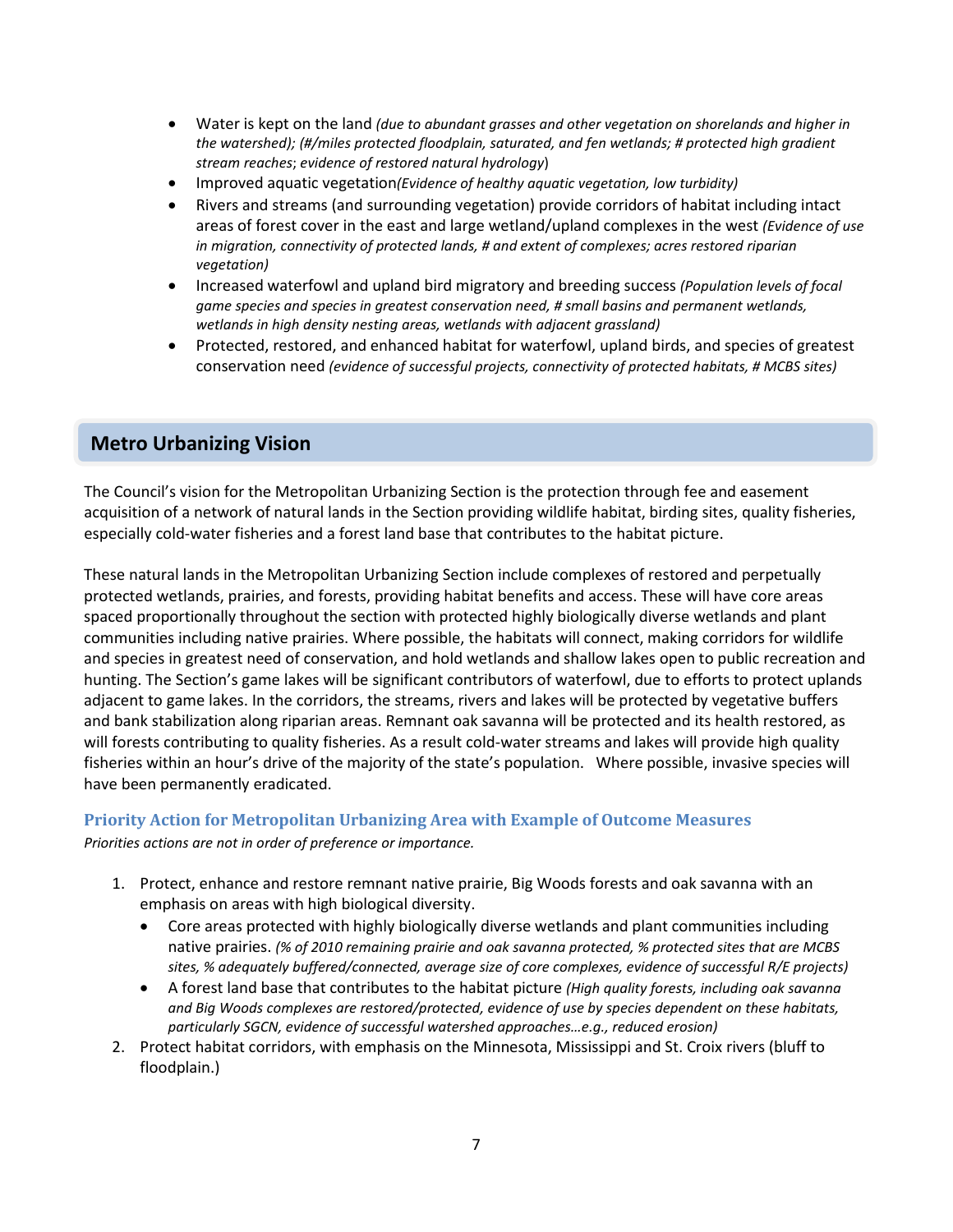- A network of natural land habitats will connect, making corridors for wildlife and species in greatest need of conservation *(Corridors connecting protected areas, evidence of SGCN and other wildlife using corridors, acres of "green infrastructure" corridors protected)*
- Protected habitats will hold wetlands and shallow lakes open to public recreation and hunting. *(# access points, user satisfaction)*
- 3. Enhance and restore coldwater fisheries systems.
	- High quality aquatic habitat *(streams, rivers and lakes protected by vegetative buffers along riparian areas, aquatic indicators…mussels, fish populations, increased* w*ater quality and water on a site)*
- 4. Protect, enhance and restore riparian and littoral habitats on lakes to benefit game and non-game fish species.
	- Game lakes are significant contributors of waterfowl, due to efforts to protect uplands adjacent to game lakes *(# impaired lakes, evidence of lake use/success….nesting success, etc.)*

# **Southeast Forest Section Vision**

The Council recognizes the Southeast Forest Section of Minnesota is a unique place, largely untouched by recent glaciers that covered most of Minnesota. The underlying karst geology and overlying remnants of the Big Woods are not found elsewhere in Minnesota. The ages have left a legacy of warm and cold water streams and rivers, floodplains, hardwood forests, remnant bluffland prairies, and striking topographic relief that provides diverse habitat worthy of protection.

In the forested parts of the Southeast Forest Section the Council sees a future of restored and protected oak savanna and mixed deciduous forest lands making up large blocks of protected property, accessible for resource management purposes.

The cold and warm water streams of the region will be protected and enhanced by work in and along streams as well as work streamside to the top of the watershed to slow runoff and keep aquatic habitat clean and productive, with prolific fish, game and wildlife populations.

Southeast Forest Section wildlife habitat will be established in large corridors and complexes of restored and protected, biologically diverse habitat typical of the un-glaciated region. As a result the Section's endangered or threatened species will find habitat, such as goat prairies, in which to survive, alongside more common species of interest to Minnesotans. The Mississippi River and associated floodplain and bluffs, as well as the feeder streams will be an important part of this network of corridors and complexes.

# **Priority Actions for Southeast Forest Section with Examples of Outcome Measures**

- 1. Protect forest habitat though acquisition in fee or easement, to prevent parcelization and fragmentation and to provide the ability to access and manage landlocked public properties.
	- Forestlands and savannas are protected from parcelization and fragmentation and accessible for resource management purposes *(acres protected from development and fragmentation, acres of forestlands with high connectivity to other forestlands protected, # landlocked properties accessed, % decrease in landlocked properties)*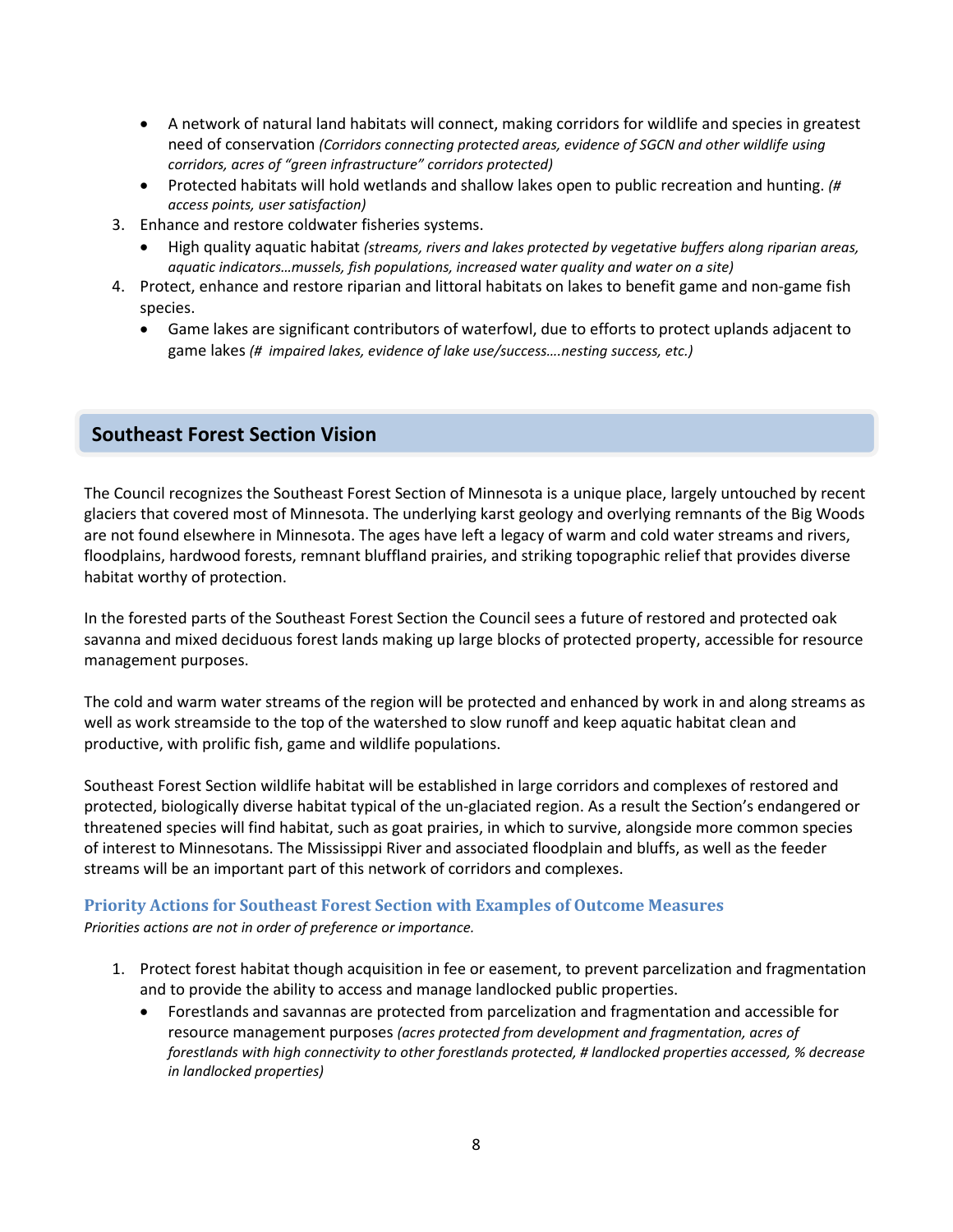- 2. Protect, enhance and restore habitat for fish, game and non-game wildlife in rivers, cold water streams and associated upland habitat.
	- High priority riparian lands are protected from parcelization and fragmentation *(acres protected)*
	- Stream to bluff habitat restoration and enhancement will keep water on the land to slow runoff and degradation of aquatic habitat *(index of biotic integrity and other aquatic and shoreline habitat indicators, acres of riparian forest, increased water infiltration)*
	- Rivers, streams and surrounding vegetation provide corridors of habitat *(Evidence of use in migration, connectivity of protected lands, # and extent of complexes)*
- 3. Protect, enhance and restore remnant goat prairies.
	- Remnant goat prairies are perpetually protected *(% of remnant goat prairies protected, evidence of increased goat prairie habitat quality)*
- 4. Restore forest-based wildlife habitat that has experienced substantial decline in aerial extent in recent decades.
	- Large corridors and complexes of biologically diverse wildlife habitat typical of the unglaciated region are restored and protected *(Connectivity of wildlife habitat, average size protected complex, # and acreage of native plant communities with high biodiversity significance, evidence of migratory success)*
	- Healthy populations of endangered, threatened, and special concern species as well as more common species *(population levels of focal game species, focal species in greatest conservation need)*

# **Prairie Section Vision**

The Council sees the future of the Prairie Region as vital to the future of waterfowl, grassland birds and other wildlife dependent on native and restored prairies, shallow lakes, wetlands, and grasslands. The prairie region of Minnesota was once home to some of the largest herds of grazing animals the world has ever known. It also contains within its borders, a portion of the Prairie Pothole Region the birthplace of 70 percent of North America's waterfowl. Unique components of this section are the prairie rivers, large and small, from the Red and Minnesota Rivers to their tributaries in adjacent watersheds. This section also contains some of the largest freshwater marshes in North America.

The Prairie Section of Minnesota is now one of the most altered rural landscapes in the world, with 90 percent of its native prairie and wetlands now under plow. The native prairie and wetlands that remain should be perpetually protected. Where possible these remnant native prairies should be part of large complexes with a goal of nine square mile parcels. These parcels should include restored prairies, grasslands, large and small wetlands that will create buffers to the native prairie and provide the density of habitat needed by fish, game and wildlife. Key core parcels should be set aside as areas managed for game species as well as refuges for fish, game or wildlife, and endangered or threatened species. Special emphasis should be put on extremely uncommon Minnesota species with unique or specific habitat requirements.

The Prairie Section waters, affected by agricultural practices which increase run off over natural levels, will have benefitted from revitalized and expanded shoreland buffers and work to enhance shallow lake productivity for a variety of shorebirds and waterfowl. As a result of concentrated work of this type, combined with restored and enhanced upland habitat, historically significant resources for migratory waterfowl, such as the Heron Lake and Swan Lake Watersheds will once again be important landscapes for many species of migrating birds. Likewise the Red River Valley will provide abundant wildlife habitat while simultaneously keeping water on the land to reduce flood potential.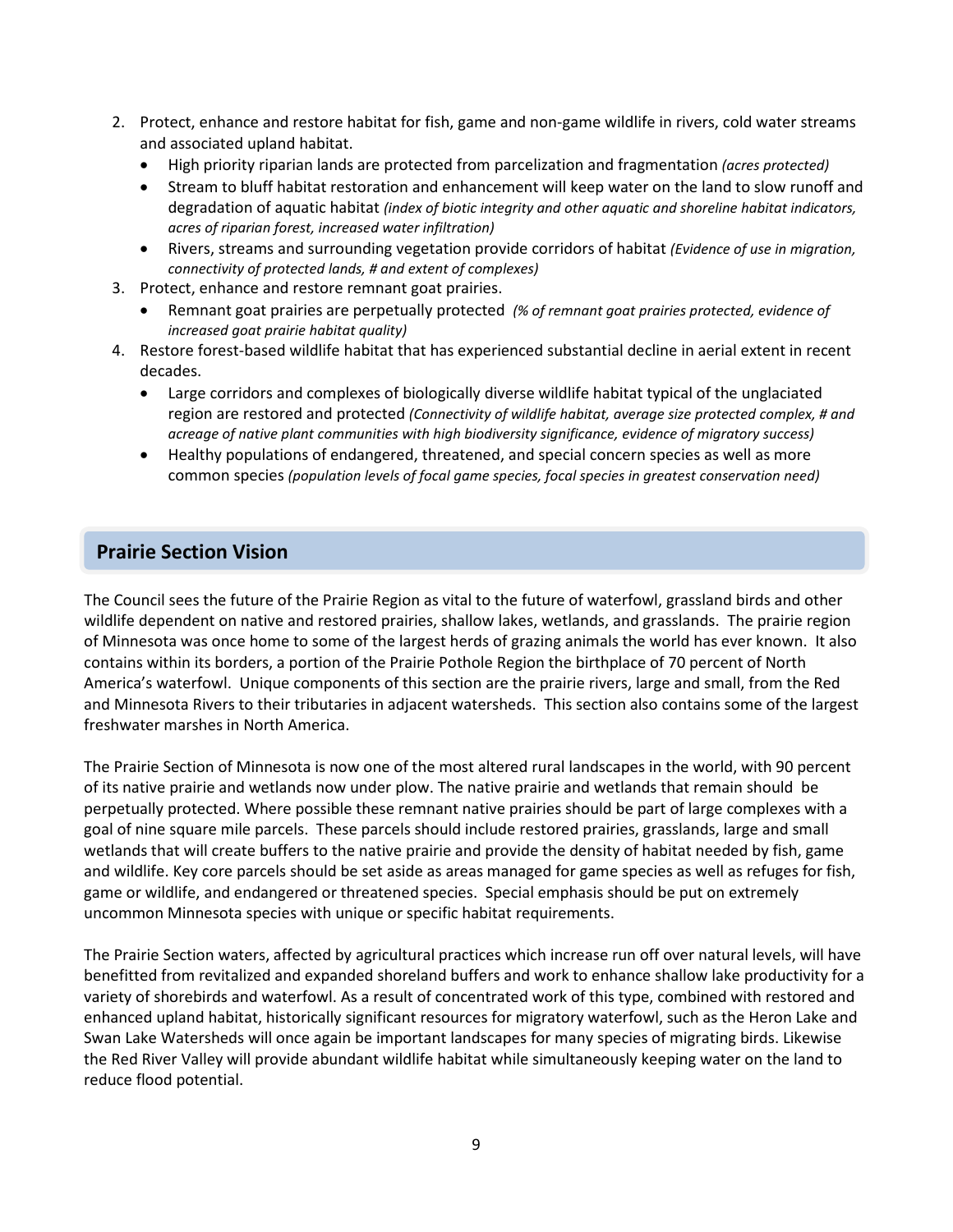The Prairie Section is the home to a critical portion of the state's wildlife-related lands. The Council sees these being increasingly productive in the future, as the result of restoration and enhancement of native prairie, grassland and associated watershed, including the shallow lakes of this section. In the southeastern part of the Section there are precious remnants of the Big Woods and oak savanna they will also be targeted for protection.

## **Priority Actions for the Prairie Section and Examples of Outcome Measures**

- 1. Protect, enhance, or restore existing wetland/upland complexes, or convert agricultural lands to new wetland/upland habitat complexes.
	- Key core parcels are protected for fish, game and other wildlife *(acres/percent of priority key parcels protected in fee or permanent easement)*
	- Increased participation of private landowners in habitat projects *(acres habitat P/R/E in private adjacent/near projects)*
	- Improved condition of habitat on public lands *(evidence of successful R/E projects)*
	- Restored and enhanced upland habitat *(evidence of successful restoration/enhancement projects)*
	- Agricultural lands are converted to grasslands to sustain functioning prairie systems. (*Acres/percent of priority key parcels are converted)*
	- Improved access to public lands *(# access points, acres of protected lands open for public access, % population with access within distance)*
	- Water is kept on the land to reduce flood potential and degradation of aquatic habitat *(Watershed yield (indic. in dev.); evidence of restored natural hydrology; #/area/miles of protected floodplain, saturated, and fen wetlands)*
- 2. Protect, enhance and restore remnant native prairie, Big Woods forests and oak savanna.
	- Protected, enhanced and restored remnants of big woods and oak savanna *(% of large remnants (>500 acres) of big woods and oak savanna protected)*
	- Remnant native prairie and wetlands are perpetually protected and adequately buffered *(Percent of remnant native prairie and wetlands protected, acres of remnant prairies with adequate buffers)*
	- Remnant native prairies are part of large complexes of restored prairies, grasslands, and large and small wetlands *(Acres/percent of priority prairie wetland complexes protected under conservation management; # and type grassland bird conservation areas protected and restored; average size of complex, grassland and wetland acre (minimum of 40% grass and 20% water in prairie core areas); % and # protected sites connected via corridor)*
- 3. Restore or enhance habitat on public lands.
	- Increased wildlife productivity (evidence of increased productivity on specific lands; populations levels of focal game and Species in Greatest Conservation need)
- 4. Protect, restore and enhance shallow lakes.
	- Protected, restored and enhanced shallow lakes (% of priority shallow lakes protected, evidence of successful restoration/ enhancement projects)
	- Improved aquatic vegetation (Evidence healthy aquatic vegetation, low turbidity)
	- Enhanced shallow lake productivity (degree of use by shorebirds and waterfowl)
- 5. Protect expiring Conservations Reserve Program (CRP) lands.
	- Key core parcels are protected for fish, game and other wildlife *(Acres/percent of priority key parcels protected in fee or permanent easement)*
- 6. Protect, enhance and restore migratory habitat for waterfowl and related species, so as to increase migratory and breeding success.
	- Protected, restored, and enhanced habitat for migratory and unique Minnesota species
	- *(degree of fall use of significant resources by migratory waterfowl; evidence of successful projects, connectivity of protected areas via riparian corridors)*